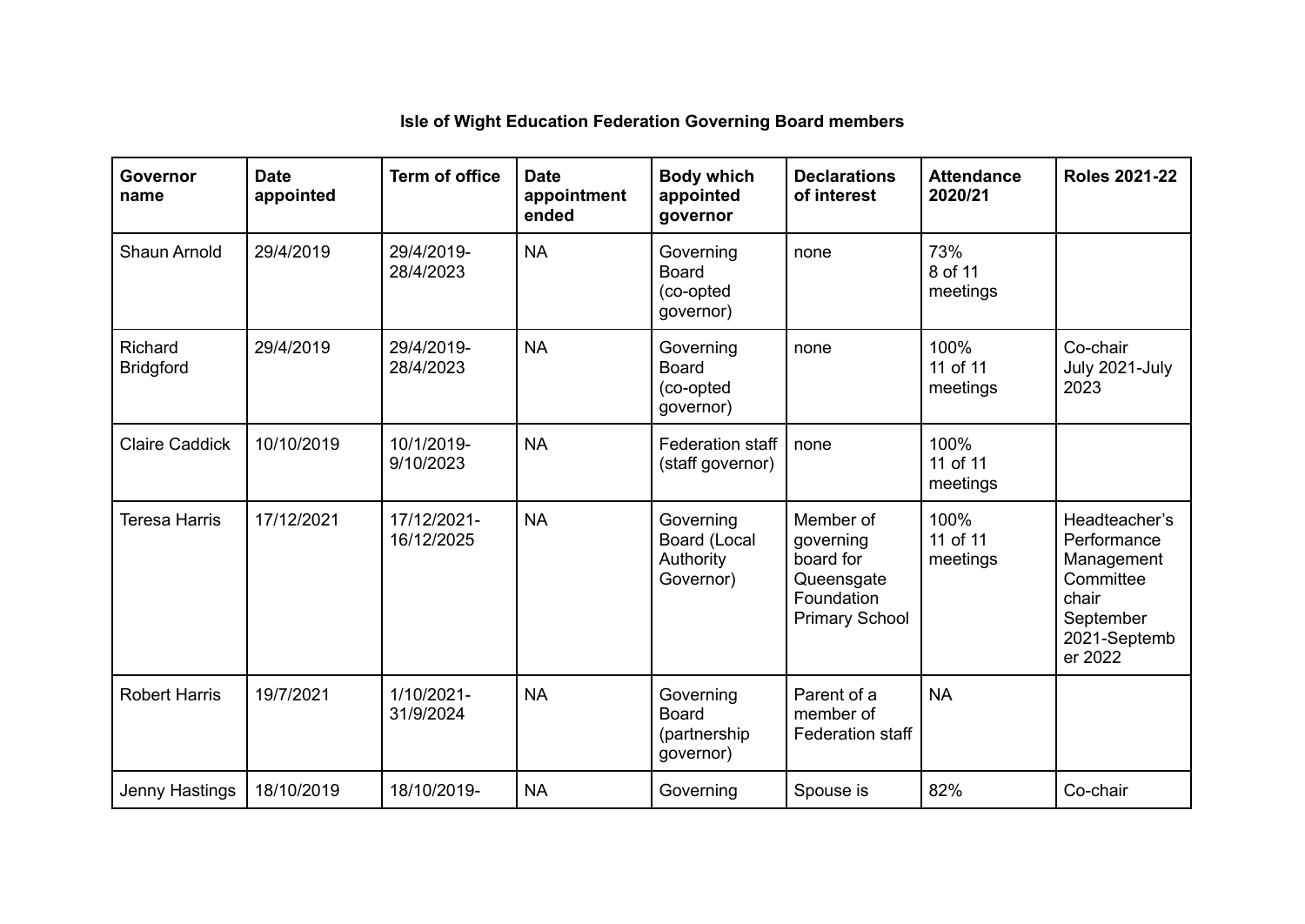|                               |            | 17/10/2023                |           | <b>Board</b><br>(co-opted<br>governor)              | member of<br>governing<br>board for Isle of<br><b>Wight College</b> | 9 of 11<br>meetings          | July 2021-July<br>2023                                                                      |
|-------------------------------|------------|---------------------------|-----------|-----------------------------------------------------|---------------------------------------------------------------------|------------------------------|---------------------------------------------------------------------------------------------|
| Michael<br>Hayward            | 31/10/2020 | 31/10/2020-<br>30/10/2024 | <b>NA</b> | Governing<br><b>Board</b><br>(co-opted<br>governor) | None                                                                | 91%<br>10 of 11<br>meetings  | Vice-chair July<br>2021-July 2023<br>Pay committee<br>chair October<br>2022-October<br>2023 |
| Sara Higgs                    | 29/4/2019  | 29/4/2019-<br>28/4/2023   | <b>NA</b> | Governing<br><b>Board</b><br>(co-opted<br>governor) | Director, RJR<br>Solicitors                                         | 64%<br>7 of 11<br>meetings   |                                                                                             |
| Joanne Lawlor                 | 5/4/2019   | 5/4/2019-<br>4/4/2023     | <b>NA</b> | Federation<br>parents (parent<br>governor)          | None                                                                | 27%<br>3 of 11<br>meetings   |                                                                                             |
| John Littleton                | 29/4/2019  | 29/4/2019-<br>28/4/2023   | <b>NA</b> | Governing<br><b>Board</b><br>(co-opted<br>governor) |                                                                     | 73%<br>8 of 11<br>meetings   |                                                                                             |
| Huw<br>Morgan-Davies          | 17/2/2022  | 17/2/2022-<br>16/2/2026   | <b>NA</b> | Federation<br>parents (parent<br>governor)          | None                                                                | <b>NA</b>                    |                                                                                             |
| <b>Matthew</b><br>Parr-Burman |            | <b>NA</b>                 | <b>NA</b> | ex-officio                                          |                                                                     | 100%<br>11 of 11<br>meetings |                                                                                             |
| Janet Tuck                    | 5/3/2021   | $5/3/2021 -$              | <b>NA</b> | Governing                                           | Nephew's                                                            | 100%                         |                                                                                             |